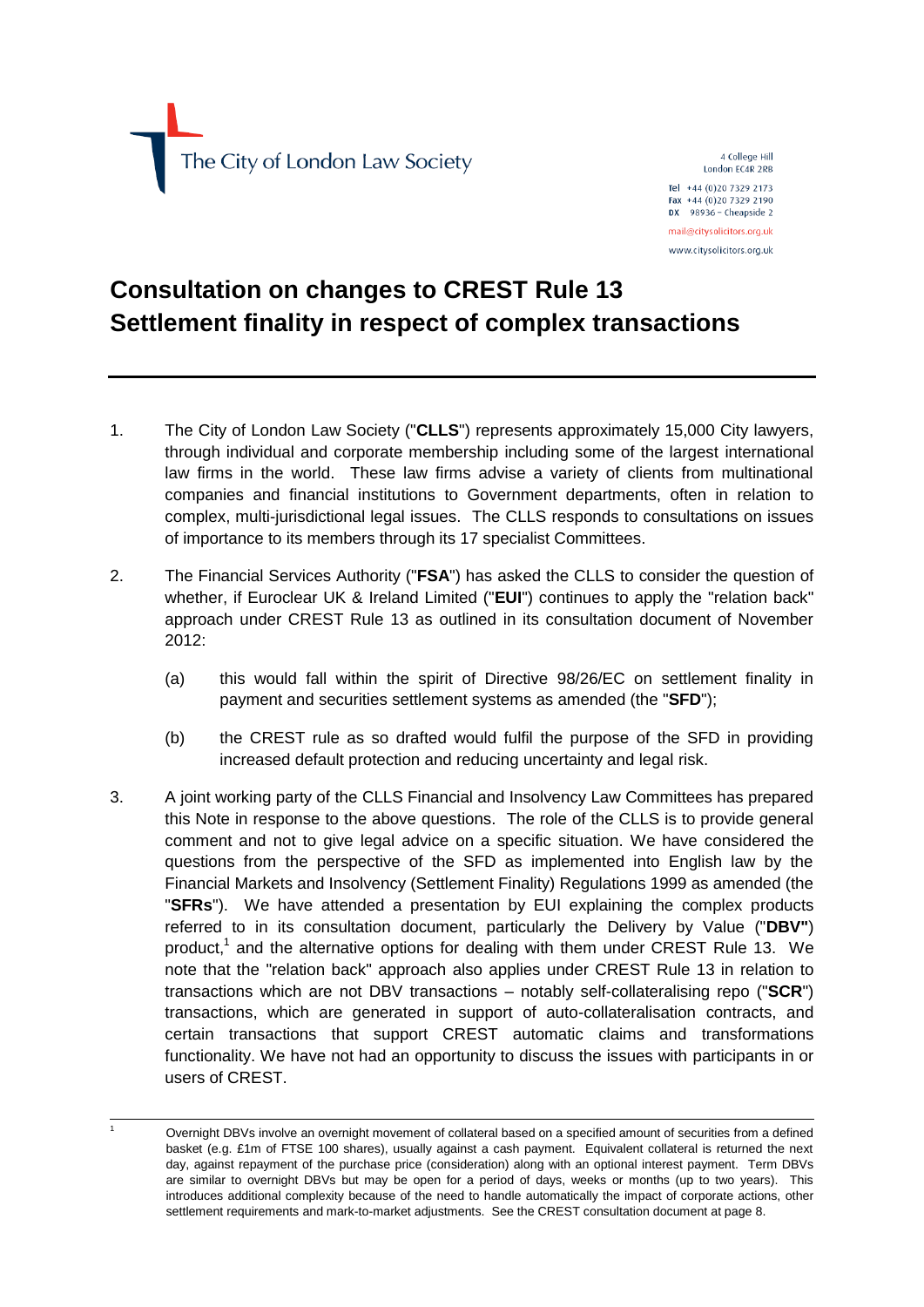- 4. We have not been asked, and do not propose, to consider the question of whether EUI has sufficient rule making power validly to adopt the "relation back" approach for the purposes of the SFRs. We assume that EUI has taken separate legal advice on this question and discussed the position separately with the FSA.
- 5. The "relation back" approach means that all transfer orders relating to one particular transaction (such as the constituent elements of a Term DBV) are treated as entering the CREST system at the point of entry of the initiating or originating transfer order for the original or linked transaction. We understand from EUI that the "relation back" approach is of most relevance where:
	- (a) the originating transfer order relating to a relevant transaction (e.g. a Term DBV transaction) with a corporate member of CREST was entered in the CREST system and only where it became irrevocable before the appointment of an insolvency practitioner (an "**IP**") as administrator, receiver or liquidator of the relevant CREST member;
	- (b) all instructions automatically generated within CREST in relation to the relevant transaction after the appointment of the IP would be ancillary or supplemental to the same transaction in the sense that they would solely implement or perform existing contractual requirements of (and existing mutual contractual rights relating to) the original transaction and would not involve a variation<sup>2</sup> of the transaction or the unilateral exercise by one party of any option or discretionary right or other step which could amount to a separate transaction;
	- (c) the CREST membership of the relevant CREST member would be disabled by EUI as soon as EUI became aware that an IP had been appointed in relation to that CREST member;
	- (d) no unsettled instructions would be performed, and no new instructions would be received, within CREST after the CREST member had been disabled unless the membership of the relevant CREST member was re-enabled by EUI;
	- (e) for all relevant purposes, EUI would agree to re-enable the membership only at the request of the IP and with the co-operation of the relevant member's CREST settlement bank (this is also supported by the guidance contained in CREST Rule 13); and
	- (f) any action taken by EUI in relation to re-enablement would only occur after close consultation with the FSA and the Bank of England.
- 6. On this basis it is difficult to see who would be unfairly prejudiced by the operation of the "relation back" approach. EUI would be unlikely to agree to re-enablement of membership if there was a risk of successful third party challenge. It would also need to be satisfied that re-enablement was in the interests of the system and the public interest, would reduce risk in the financial markets and promote wider financial stability, given its regulatory position as (i) a recognised clearing house (an **"RCH"**) under the Finance Services and Markets Act 2000 and Part VII of the Companies Act 1989, (ii) an approved

 $\overline{2}$ We understand that there may be cases where the original contractual terms provide a framework for the parties subsequently and *mutually* to determine an amendment to the terms of the original DBV transaction. This would occur if the parties (which would, as far as the insolvent member is concerned, mean the member acting through the IP) *agreed* to (1) increase, decrease or substitute collateral under a manual "TDS" transaction, or (2) adjust the DBV value sought and consideration under a manual "TDA" transaction. This would require the agreement of both parties and both parties would then manually input matching TDS or TDA instructions.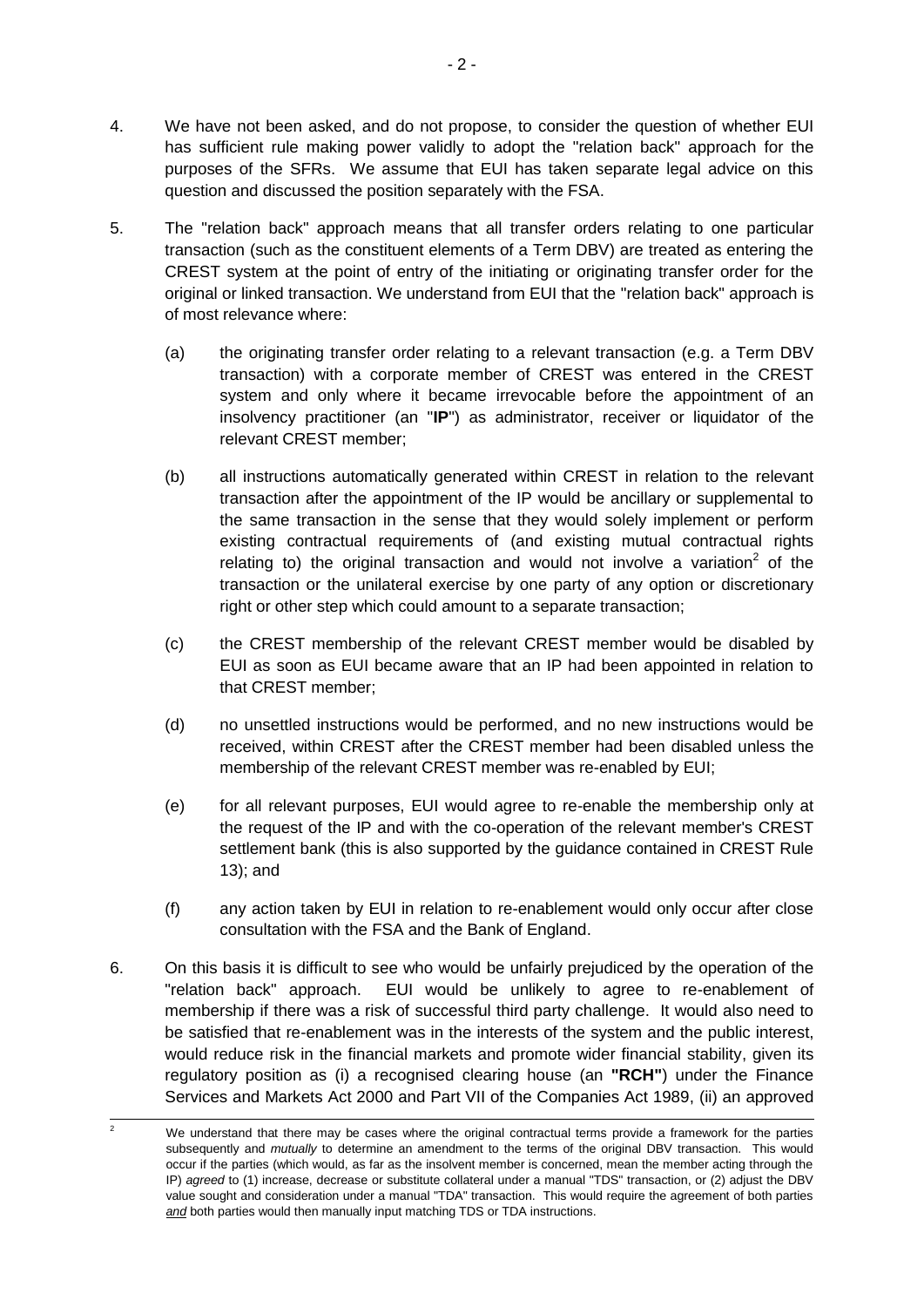operator of a "relevant system" under the Uncertificated Securities Regulations 2001 as amended, (iii) an operator of a "designated system" under the SFRs and (iv) an operator of a recognised inter-bank payment system under Part 5 of the Banking Act 2009.<sup>3</sup> The IP would be unlikely to agree to re-enablement unless he considered that re-enabling membership, so as to permit the settlement of pending transactions or generation of new instructions, would be in the interests of creditors as a whole. Where the member remained authorised under the applicable regulatory system, the IP would also need to have proper regard to the member's continuing regulatory obligations and related guidance from the relevant regulatory authorities.

- 7. If the member's transactions pending in CREST were too numerous and/or too complex for the IP to assess properly, he would be unlikely to decide to ask for or agree to reenablement. In this case, counterparties would be free to seek to agree bilateral settlement outside CREST with the IP or to close out transactions and exercise their remedies (such as enforcement of collateral held outside CREST). The transactions would be deleted from the CREST system. We note that, in the case of Lehman Brothers International (Europe) ("**LBIE**") and MF Global, their CREST membership was not reenabled following commencement of administration.
- 8. In contrast, the alternative solutions (i.e. the "moment of generation" approach<sup>4</sup> and the "time delimited" approach<sup>5</sup>) would not offer the beneficial courses of action that might otherwise be available to EUI and an IP under the "relation back" principle in CREST Rule 13. We understand that in particular the "relation back" approach allows relevant transactions (whether DBV, auto-collateralising repo or other relevant transactions) to settle, where this is considered to be in the interests of the insolvent member and other participants – as well as enhancing the stability of the markets and promoting wider financial stability. Such settlement might not be possible if CREST Rule 13 adopted the "moment of generation" or "time delimited" approach. We understand that EUI regards these considerations as supporting its view that the "relation back" approach is consistent with the spirit of the SFD. EUI has taken advice on compatibility of the "relation back" approach with the SFD and been advised that it is compatible, having regard to the recitals of the SFD and the definition of "default arrangements" in the SFRs and the protection for them. The introduction of these provisions in the SFRs demonstrates an intention that operators of designated systems be able to take action to limit systemic and other risks which arise in the event of a participant insolvency.
- 9. Concern derives primarily from the potential application of *pari passu* distribution and antideprivation principles, and from section 127 of the Insolvency Act 1986 in relation to dispositions of securities held in CREST after the member enters insolvency. If these legal principles and provisions apply (or if there is a reasonable concern that they might apply) to invalidate a transfer of property through CREST, then settlement of the relevant transaction – even if considered desirable by EUI, the IP and the relevant regulatory

 $\overline{a}$ 

<sup>3</sup> See "The Bank of England's approach to the supervision of financial market infrastructures" (December 2012) at pp 1 to 3.

<sup>4</sup> The "moment of generation" approach treats each individual component of a complex transaction separately. Each instruction for a component transaction is defined as entering the system at either the moment it was received by the CREST Applications Host from a participant or, if it was automatically created, at the moment of that automatic creation. The various components of one Term DBV would therefore each have a different moment of entry, varying in time from the moment of original instruction receipt, through each day on which an amendment is made or required, potentially up to the agreed date the Term DBV closes out. See the CREST Consultation Document at page 34.

<sup>5</sup> The hybrid "time delimited" approach would apply the "relation back" approach for a certain specified period, such that the moment of entry of transfer orders would be linked back to their originating or initiating transfer order during this initial period. However, after a defined period of time, the "relation back" approach would no longer be applied. After this defined period of time, the "moment of generation" approach could be applied, i.e. after the defined cut-off point, any subsequent transactions have a moment of entry defined by reference to their moment of actual creation or receipt.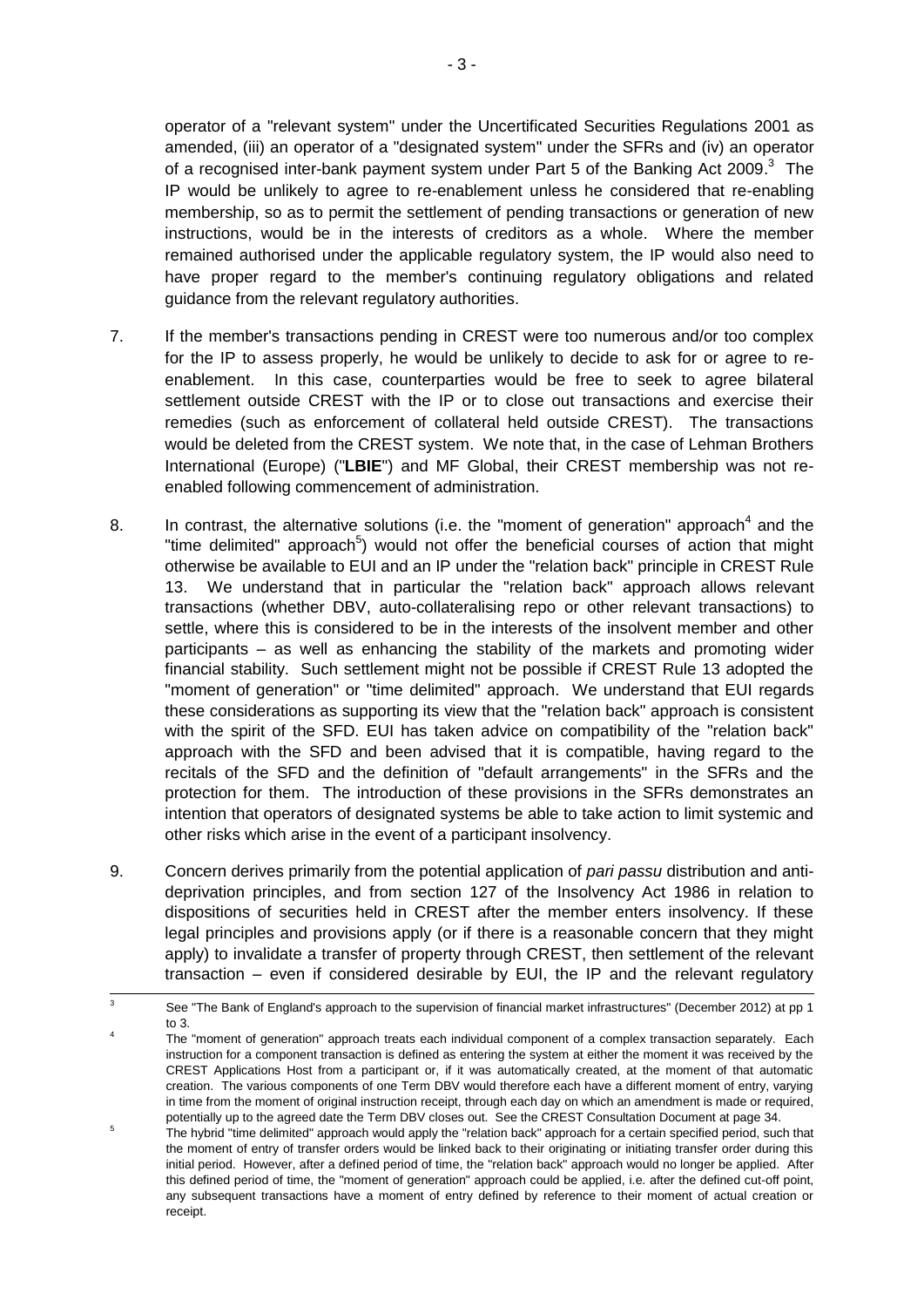authorities with regard to all relevant factors – might not be capable of being effected (or efficiently and confidently effected) without clear protection for the relevant transaction under the SFRs. Regulations 14(1) and 16(3) of the SFRs provide protection against the invalidating effect of these principles and provisions only if the relevant transfer order (which instructs the disposition) enters the system before the moment of opening of insolvency proceedings (regulation 20). The operation of regulation 20 would, therefore, potentially prevent the settlement of newly generated instructions under the "moment of generation" or similar approach. The SFRs would not apply to protect the settlement of the instruction from subsequent challenge. If the moment of entry "relates back" to the earlier initiating or originating instruction (where that preceded the opening of insolvency proceedings against the member), then regulation 20 would not prevent final, irreversible settlement of such instructions (on the basis of breach or potential breach of the above distributional principles or failure to obtain court sanction under section 127).

- 10. The potential concern created by the absence of SFRs protection might prove particularly marked if the insolvent member was in fact a settlement agent acting for a (solvent) contracting party to a DBV, auto-collateralising repo or other relevant transaction. In such a case, the IP might conclude that it would be consistent with his relevant statutory functions, and in his capacity as an officer of the court, to facilitate the transfer of assets (which he considers are beneficially held by the solvent contracting party) from the insolvent member's CREST account. However, if EUI was aware of conflicting proprietary claims to the assets held by the CREST member, we understand that EUI is unlikely to be willing to allow for settlement of a transaction resulting in the disposition of those assets unless satisfied on a number of matters, including the availability of SFRs protection to the post-insolvency disposition of the assets, legal title to which is held by the member. This would become relevant if it were subsequently determined that the relevant assets, or some of the relevant assets, were in fact beneficially owned by the insolvent member.
- 11. Where the CREST member's settlement bank had provided settlement bank services to the member on a secured basis, it may well hold a floating charge over CREST securities to which the CREST member was entitled. This floating charge would have crystallised on the appointment of the IP. The settlement bank might well have already taken steps under the fast-track enforcement procedure<sup>6</sup> to realise sufficient charged securities to discharge its potential exposure as a settlement bank. A settlement bank would be unlikely to agree to settle further transfer orders on re-enablement, unless satisfied that it was adequately secured for this new exposure.
- 12. A counterparty to a Term DBV (or other relevant transaction) might stand to make a windfall gain or loss if the transaction was terminated prematurely. This would not occur if the CREST membership was re-enabled. If the "relation back" procedure operated, the original DBV Term transaction between the parties would be capable of being performed in accordance with its terms.
- 13. The position might be different if the "relation back" approach were to permit one party to a relevant transaction (e.g. a Term DBV) to input manual instructions into CREST to do something which amounted to a unilateral variation of the original contract or the exercise of a unilateral option or other discretionary right which altered the position of the parties. However, we understand from EUI that the design of the CREST functions applicable to relevant transactions (such as a Term DBV) is such that this is not possible.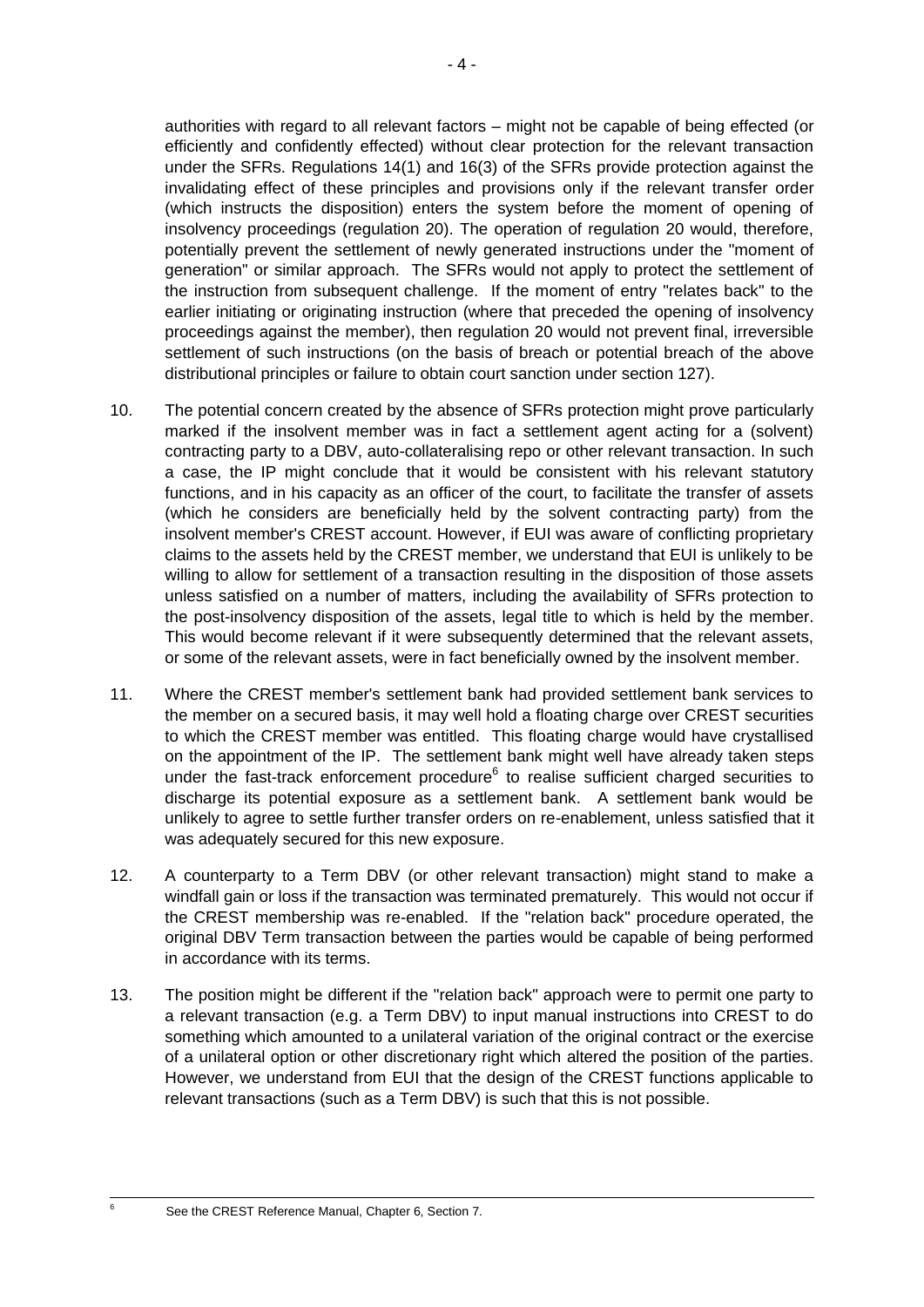- 14. It therefore appears that, in straightforward situations, the impact of the "relation back" approach would not prejudice relevant parties, and might enable CREST settlement to occur where this is considered in the interests of the insolvent member and market participants and is consistent with the discharge of EUI's regulatory functions to enhance the stability of the financial markets and promote wider financial stability.
- 15. We recognise that, in a case such as LBIE where there could be a large number of DBVs and other complex products outstanding, the proper course might be extremely difficult to determine. There would be concern to avoid arbitrary and unpredictable results, particularly where there had been corporate events or even insolvencies of the underlying issuers of shares in the meantime. The result might vary depending on when the CREST membership was dis-abled and when it was re-enabled. However, the "relation back" approach as applied under Rule 13 means that these considerations are left to be determined by EUI, the IP and the regulatory authorities, in the light of the particular circumstances affecting the insolvent member.
- 16. We understand that EUI considers that participants should take comfort from the following:
	- (a) first, the regulatory system to which EUI is subject (and, in particular, having regard to the CPSS-IOSCO Principles for financial market infrastructures) requires EUI to exercise its default powers as regulatory functions fairly, transparently and in good faith, with due regard to any concerns expressed by all relevant stakeholders (including the IP and regulators);
	- (b) secondly, the IP himself, as an officer of the court subject to statutory obligations, could be expected to be highly sensitive to the proper performance of his functions in the interests of the general body of the member's creditors and/or proprietary claimants.
- 17. We recognise that there might be an increase in uncertainty during the period from the appointment of the IP until a decision was taken whether to re-enable. During this period the counterparty would be unclear whether a DBV Term (or other relevant) transaction would be settled in accordance with its terms through CREST or whether the counterparty would need to close out the transaction and claim for its loss. We understand that EUI would intend in such a case to set an early cut-off date (possibly even as early as the date of appointment) after which a decision whether to re-enable could not be taken, in order to reduce the period of uncertainty for the markets.<sup>7</sup> We also understand that reenablement of the insolvent member (if it is agreed by EUI and the IP) would only occur for such period as may be necessary or appropriate to manage the systemic and other risks created by a member's insolvency. EUI believes that in practice re-enablement is unlikely to occur for extended periods.
- 18. The above uncertainty applies in particular to Term DBV transactions because they have a life cycle of days, weeks or months (up to two years). It is much less of a problem in relation to overnight DBV transactions or auto-collateralisation arrangements. The latter arrangements provide a mechanism for the intra-day repo of securities from CREST members to settlement banks and from settlement banks to the Bank of England in order to create additional intra-day liquidity within CREST. These DBV and repo transactions are automatically unwound by CREST at the end of the same day or at the start of the next day. The "relation back" approach would be beneficial in ensuring that instructions

 $\overline{a}$ 7

In this respect, we understand that guidance on the way in which EUI can be expected to act in these circumstances is specifically incorporated into CREST Rule 13.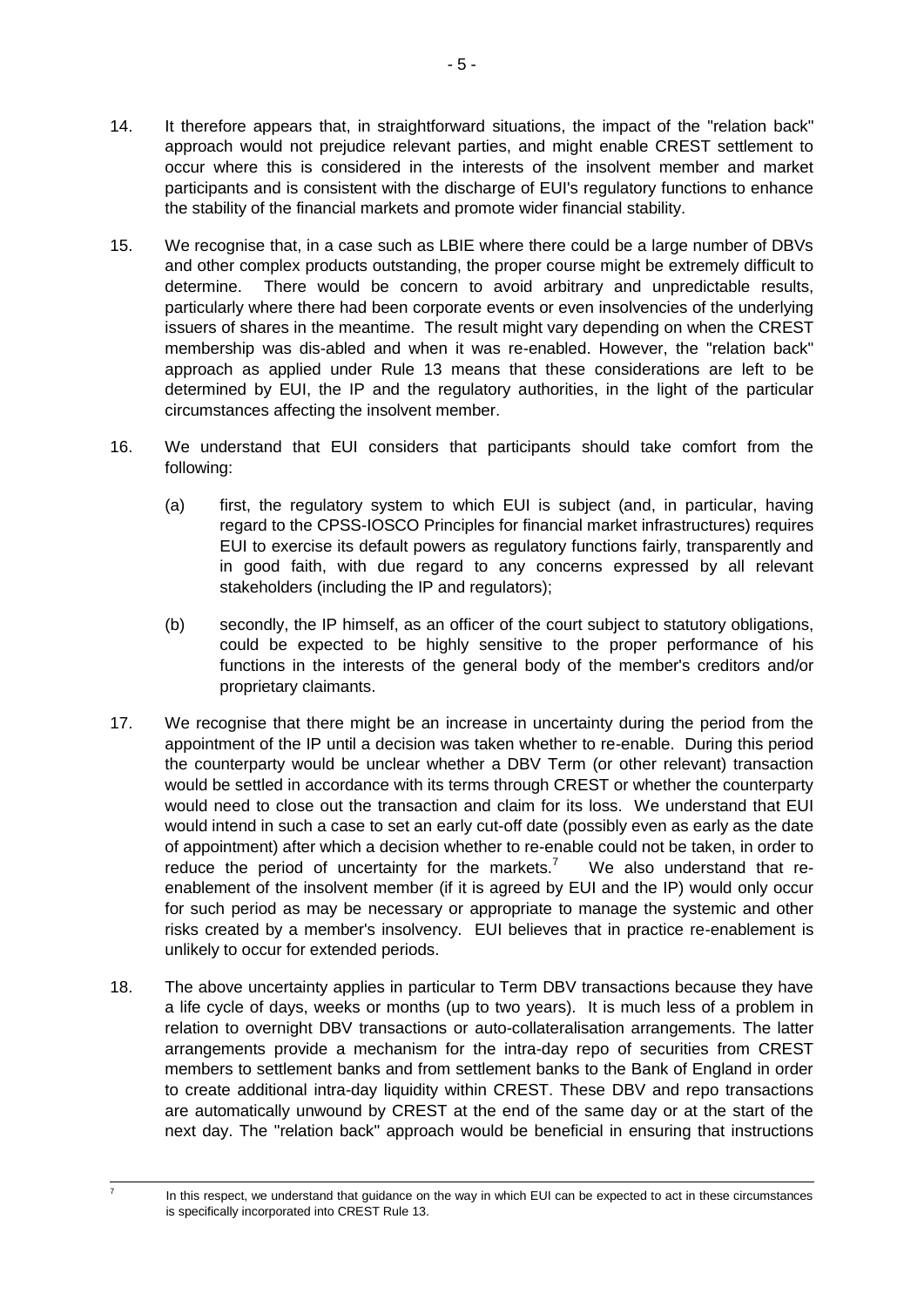for the return of securities were fully protected, given the huge volume of cash and securities moving within CREST each day under these DBV and repo arrangements.

Financial and Insolvency Law Committees The City of London Law Society 29<sup>th</sup> January 2013